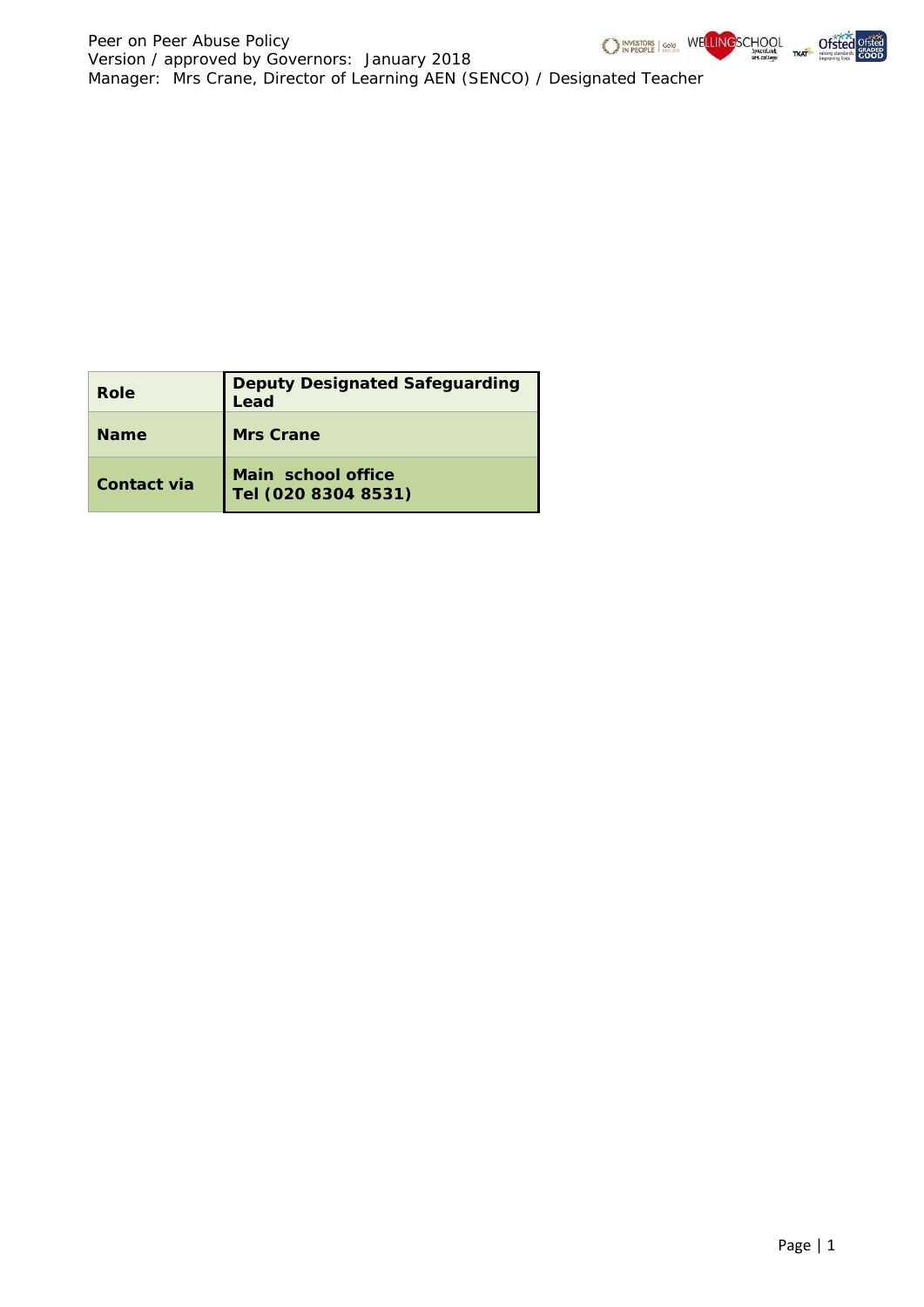## **Introduction**

Keeping Children Safe in Education, 2016 states that '*Governing bodies and proprietors should ensure their child protection policy includes procedures to minimise the risk of peer on peer abuse and sets out how allegations of peer on peer abuse will be investigated and dealt with*' (page 19). The document also states it is most important to ensure opportunities of seeking the voice of the child are heard, '*Governing bodies, proprietors and school or college leaders should ensure the child's wishes and feelings are taken into account when determining what action to take and what services to provide. Systems should be in place for children to express their views and give feedback. Ultimately, any system and processes should operate with the best interests of the child at their heart.*'

While it is recommended that Peer on Peer abuse is part of the Child Protection Policy, due to the sensitive nature and specific issues involved with peer on peer abuse we have decided to separate it from the main Child Protection Policy.

At Welling School, we continue to ensure that any form of abuse or harmful behaviour is dealt with immediately and consistently to reduce the extent of harm to the child, with full consideration to impact on that individual child's emotional and mental health and well-being.

## **Purpose and Aim**

Children and young people may be harmful to one another in a number of ways which would be classified as peer on peer abuse. The purpose of this policy is to explore the many forms of peer on peer abuse and include a planned and supportive response to the issues.

At Welling School, we have the following policies in place that should be read in conjunction with this policy:

- Anti-Bullying Policy
- Child Protection Policy
- Cyber Bullying Policy

#### **Framework and Legislation**

This policy is supported by the key principles of the Children's Act, 1989 that the child's welfare is paramount. Another key document that focuses adult thinking towards the views of the child is 'Working Together to Safeguard Children (March 2015)', highlighting that every assessment of a child, 'must be informed by the views of the child' and within that 'It is important to understand the resilience of the individual child when planning appropriate services. (Working Together, 2015:23) This is clearly echoed by Keeping Children Safe in Education, 2016 through ensuring procedures are in place in schools and settings to hear the voice of the child.

#### **Introduction to abuse and harmful behaviour**

Abusive behaviour can happen to students in schools and settings and it is necessary to consider what abuse is and looks like, how it can be managed and what appropriate support and intervention can be put in place to meet the needs of the individual and what preventative strategies may be put in place to reduce further risk of harm.

Abuse is abuse and should never be tolerated or passed off as 'banter' or 'part of growing up'. Equally, abuse issues can sometimes be gender specific e.g. girls being sexually touched/assaulted and boys being subject to initiation/hazing type violence (KCSIE, 2016). It is important to consider the forms abuse may take and the subsequent actions required.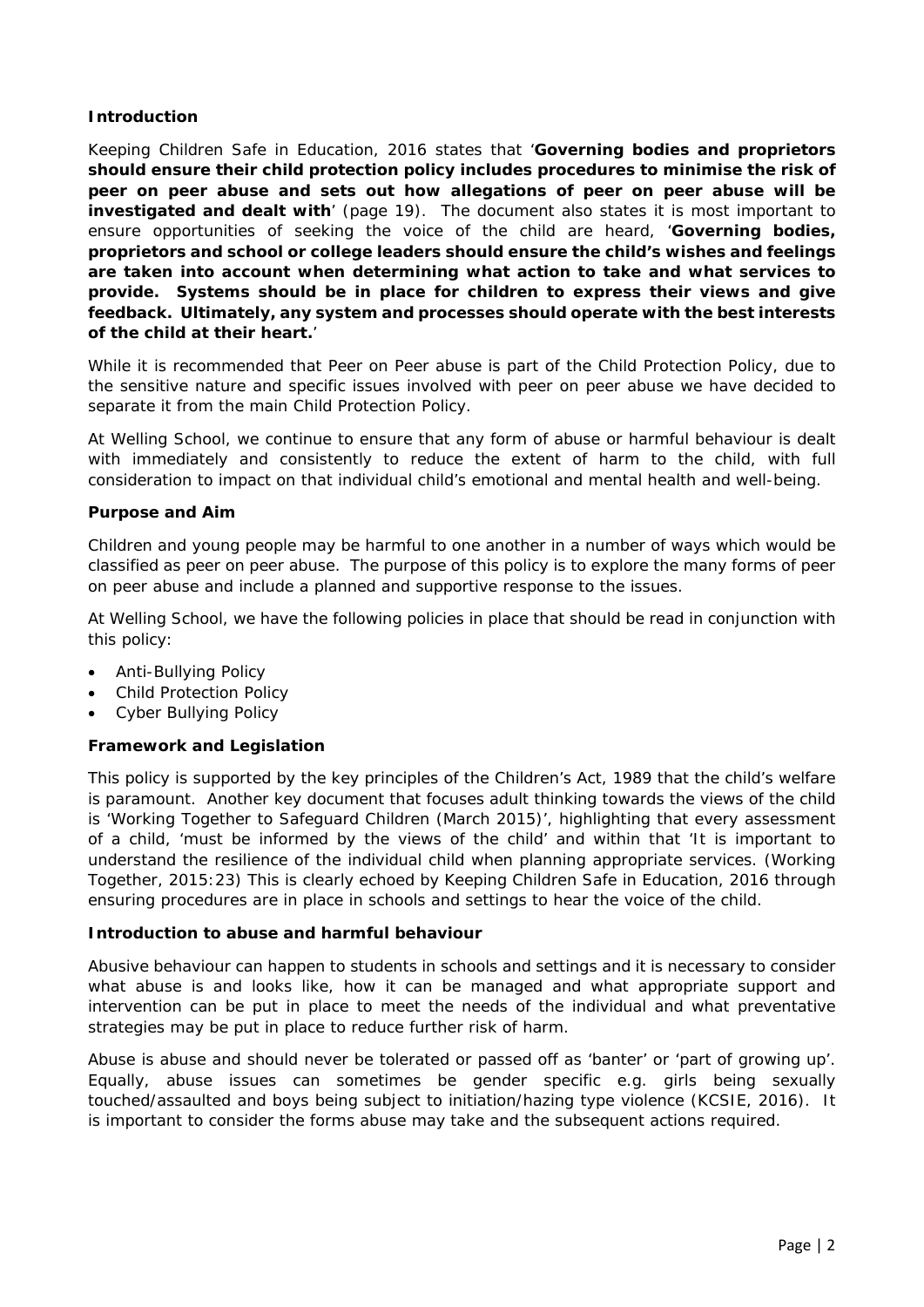# **Types of abuse**

There are many forms of abuse that may occur between peers and this list is not exhaustive. Each form of abuse or prejudiced behaviour is described in detail followed by advice and support on actions to be taken.

## **Physical abuse e.g. (biting, hitting, kicking, hair pulling etc.)**

Physical abuse may include, hitting, kicking, nipping, shaking, biting, hair pulling, or otherwise causing physical harm to another person. There may be many reasons why a child harms another and it is important to understand why a child has engaged in such behaviour, including accidently before considering the action or punishment to be undertaken.

## **Sexually harmful behaviour/sexual abuse e.g. (inappropriate sexual language, touching, sexual assault etc.)**

Sexually harmful behaviour from children is not always contrived or with the intent to harm others. There may be many reasons why a child engages in sexually harmful behaviour and it may be just as distressing to the child who instigates it as well as the child it is intended towards. Sexually harmful behaviour may range from inappropriate sexual language, inappropriate role play, to sexually touching another or sexual assault/abuse.

## **Bullying (physical, name calling, homophobic etc.)**

Bullying is unwanted, aggressive behaviour among school aged children that involves a real or perceived power imbalance. The behaviour is repeated, or has the potential to be repeated, over time. Both children who are bullied and who bully others may have serious, lasting problems.

In order to be considered bullying, the behaviour must be aggressive and include:

- An Imbalance of Power: Children who bully use their power—such as physical strength, access to embarrassing information, or popularity—to control or harm others. Power imbalances can change over time and in different situations, even if they involve the same people.
- Repetition: Bullying behaviours happen more than once or have the potential to happen more than once.

Bullying includes actions such as making threats, spreading rumours, attacking someone physically or verbally or for a particular reason e.g. size, hair colour, gender, sexual orientation, and excluding someone from a group on purpose.

#### **Cyber bullying**

Cyberbullying is the use of phones, instant messaging, e-mail, chat rooms or social networking sites such as Facebook and Twitter to harass threaten or intimidate someone for the same reasons as stated above.

It is important to state that cyber bullying can very easily fall into criminal behaviour under the Malicious Communications Act 1988 under section 1 which states that electronic communications which are indecent or grossly offensive, convey a threat or false information or demonstrate that there is an intention to cause distress or anxiety to the victim would be deemed to be criminal. This is also supported by the Communications Act 2003, Section 127 which states that electronic communications which are grossly offensive or indecent, obscene or menacing, or false, used again for the purpose of causing annoyance, inconvenience or needless anxiety to another could also be deemed to be criminal behaviour.

If the behaviour involves the use of taking or distributing indecent images of children under the age of 18, then this is also a criminal offence under the Sexual Offences Act 2003. Outside of the immediate support children may require in these instances, the school will have no choice but to involve the police to investigate these situations.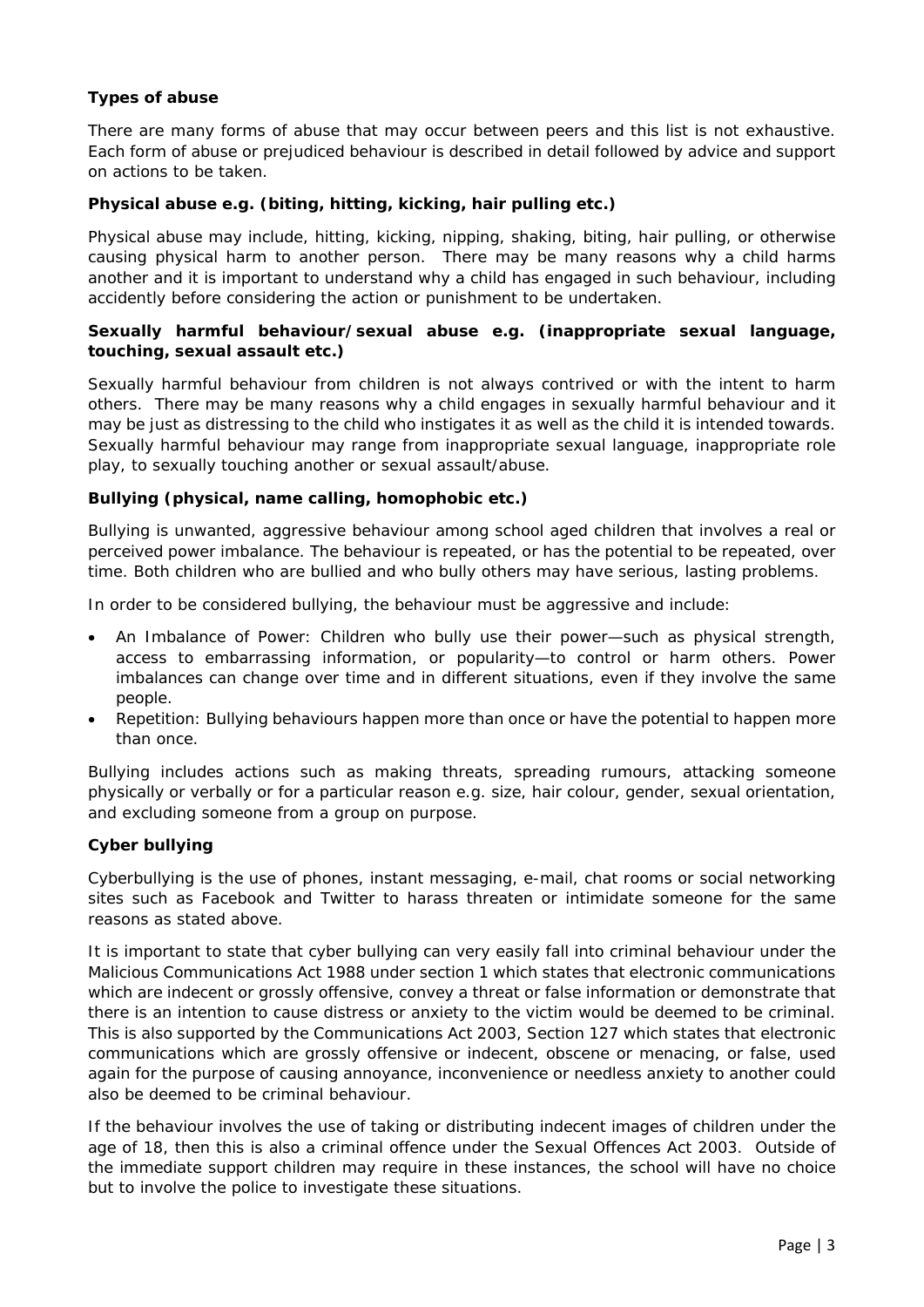## **Sexting**

Sexting is when someone sends or receives a sexually explicit text, image or video. This includes sending 'nude pics', 'rude pics' or 'nude selfies'. Pressuring someone into sending a nude picture can happen in any relationship and to anyone, whatever their age, gender or sexual preference.

However, once the image is taken and sent, the sender has lost control of the image and these images could end up anywhere. By having in their possession, or distributing, indecent images of a person under 18 on to someone else, children are not even aware that they could be breaking the law as stated as these are offences under the Sexual Offences Act 2003.

## **Initiation/Hazing**

Hazing is a form of initiation ceremony which is used to induct newcomers into an organisation such as a private school, sports team etc. There are a number of different forms, from relatively mild rituals to severe and sometimes violent ceremonies.

The idea behind this practice is that it welcomes newcomers by subjecting them to a series of trials which promote a bond between them. After the hazing is over, the newcomers also have something in common with older members of the organisation, because they all experienced it as part of a rite of passage. Many rituals involve humiliation, embarrassment, abuse, and harassment.

## **Prejudiced Behaviour**

The term prejudice-related bullying refers to a range of hurtful behaviour, physical or emotional or both, which causes someone to feel powerless, worthless, excluded or marginalised, and which is connected with prejudices around belonging, identity and equality in wider society – in particular, prejudices to do with disabilities and special educational needs, ethnic, cultural and religious backgrounds, gender, home life, (for example in relation to issues of care, parental occupation, poverty and social class) and sexual identity (homosexual, bisexual, transsexual).

## **Expected action taken by all staff**

Although the type of abuse may have a varying effect on the victim and initiator of the harm, these simple steps can help clarify the situation and establish the facts before deciding the consequences for those involved in perpetrating harm.

It is important to deal with a situation of peer abuse immediately and sensitively. It is necessary to gather the information as soon as possible to get the true facts around what has occurred as soon after the child(ren) may have forgotten. It is equally important to deal with it sensitively and think about the language used and the impact of that language on both the children and the parents when they become involved. For example; do not use the word perpetrator, this can quickly create a 'blame' culture and leave a child labelled.

In all cases of peer on peer abuse it is necessary that all staff are trained in dealing with such incidents, talking to children and instigating immediate support in a calm and consistent manner. Staff should not be prejudiced, judgemental, dismissive or irresponsible in dealing with such sensitive matters.

#### **Gather the Facts**

Speak to all the children involved separately, gain a statement of facts from them and use consistent language and open questions for each account. The easiest way to do this is not to have a line of questioning but to ask the children to tell us what happened. Only interrupt the child from this to gain clarity with open questions, 'where, when, why, who'. (What happened? Who observed the incident? What was seen? What was heard? Did anyone intervene?)

Student Statements

- Use Statement Form
- Where possible scribe using the student's words and vocabulary
- Include time, date and sign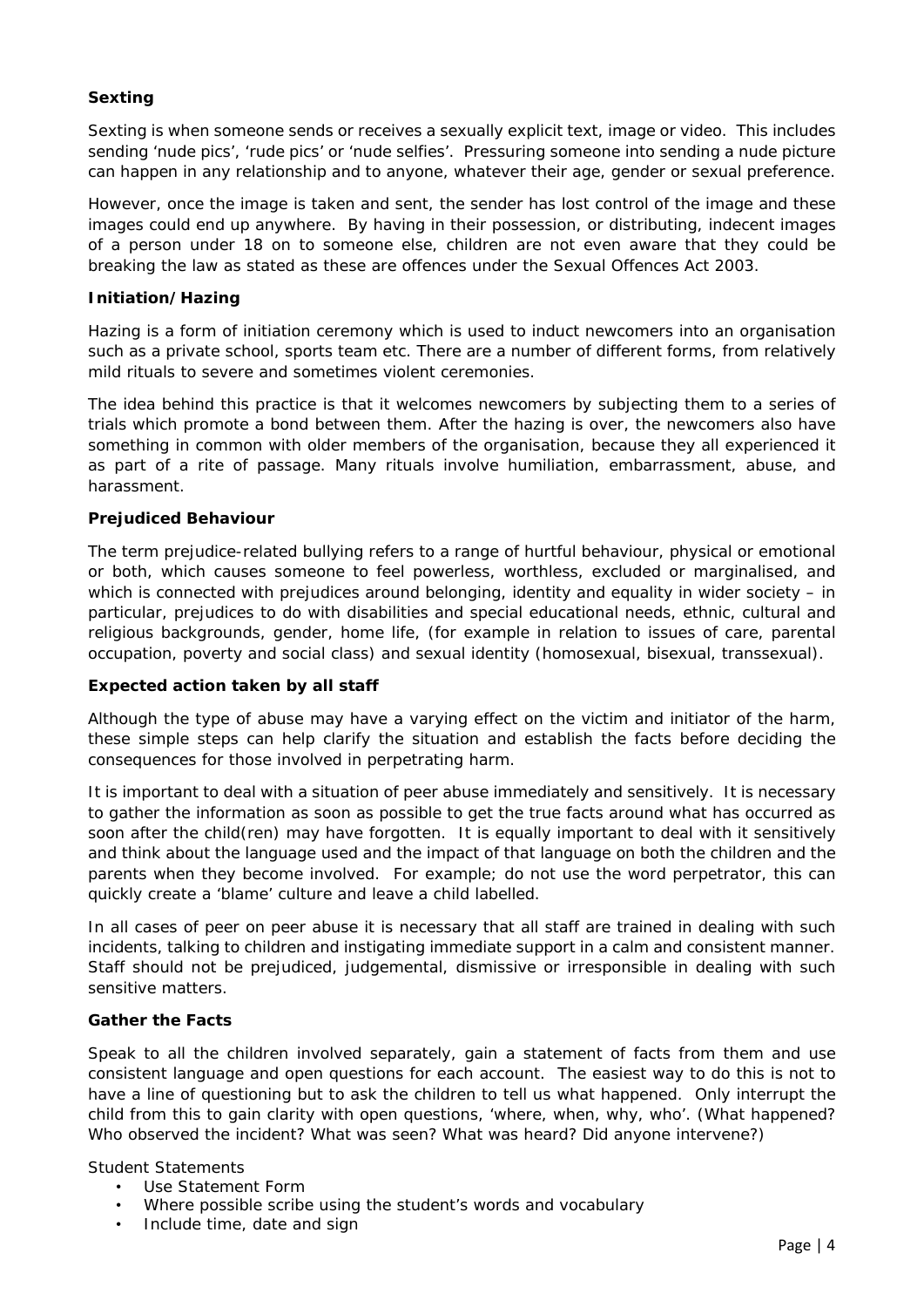CCTV – internal use only unless agreed with Safeguarding Team/SLT depending on content. Sharing incidents with external agencies/parents/carers/students may contaminate any future official investigation which may need to take place.

## **Consider the Intent (begin to Risk Assess)**

Has this been a deliberate or contrived situation for a child to be able to harm another?

Gillick competency - it is not enough that the child understands the nature of the advice which is being given. They must also have sufficient maturity to understand what it involved. Under ag sexual activity should always be seen as a possible indicator of child sexual exploitation. Sexual activity under the age of 13 is a criminal offence and should always result in a child protection referral.

## **Decide on the next course of action**

If a child makes an allegation of a sexual nature, the DSL / SG Team member will contact Children's Social Care immediately to seek advice on the next steps relating to the allegation, e.g. when to contact parents; if the police need to be informed; is a follow up referral required, etc.

If from the information that we gather we believe any child to be at risk of significant harm we must make a safeguarding referral to Children's Social Care immediately (where a crime has been committed the Police should be involved also). If this is the case, once Children's Social Care has been contacted and made a decision on what will happen next then we will be informed on the next steps.

If Children's Social Care and the Police intend to pursue this further they may ask to interview the children in school or they may ask for parents to come to school to be spoken to also. It is important to be prepared for every situation and the potential time it may take.

It may also be that Children's Social Care feel that it does not meet their criteria in which case we may challenge that decision, with that individual or their line manager. If on discussion however, we agree with the decision, we may then be left to inform parents.

The school will take advice from police / Social Services on information parents / carers.

## **Points to consider:**

- **\*** What is the age of the children involved? (How old are the children involved in the incident and is there any age difference between those involved?)
- Where did the incident or incidents take place?
- \* Was the incident in an open, visible place to others? If so was it observed? If not, is more supervision required within this particular area?
- What was the explanation by all children involved of what occurred?
- $*$  Can each of the children give the same explanation of the incident and also what is the effect on the children involved? Is the incident seen to be bullying for example, in which case regular and repetitive? Is the version of one child different from another and why?
- What is each of the children's own understanding of what occurred?
- Do the children know/understand what they are doing? E.g. do they have knowledge of body parts, of privacy and that it is inappropriate to touch? Is the child's explanation in relation to something they may have heard or been learning about that has prompted the behaviour? Is the behaviour deliberate and contrived? Does the child have understanding of the impact of their behaviour on the other person?

In dealing with an incident of this nature the answers are not always clear cut. If we are concerned or unsure as to whether or not there is any risk involved, we will seek advice from Children's Social Care.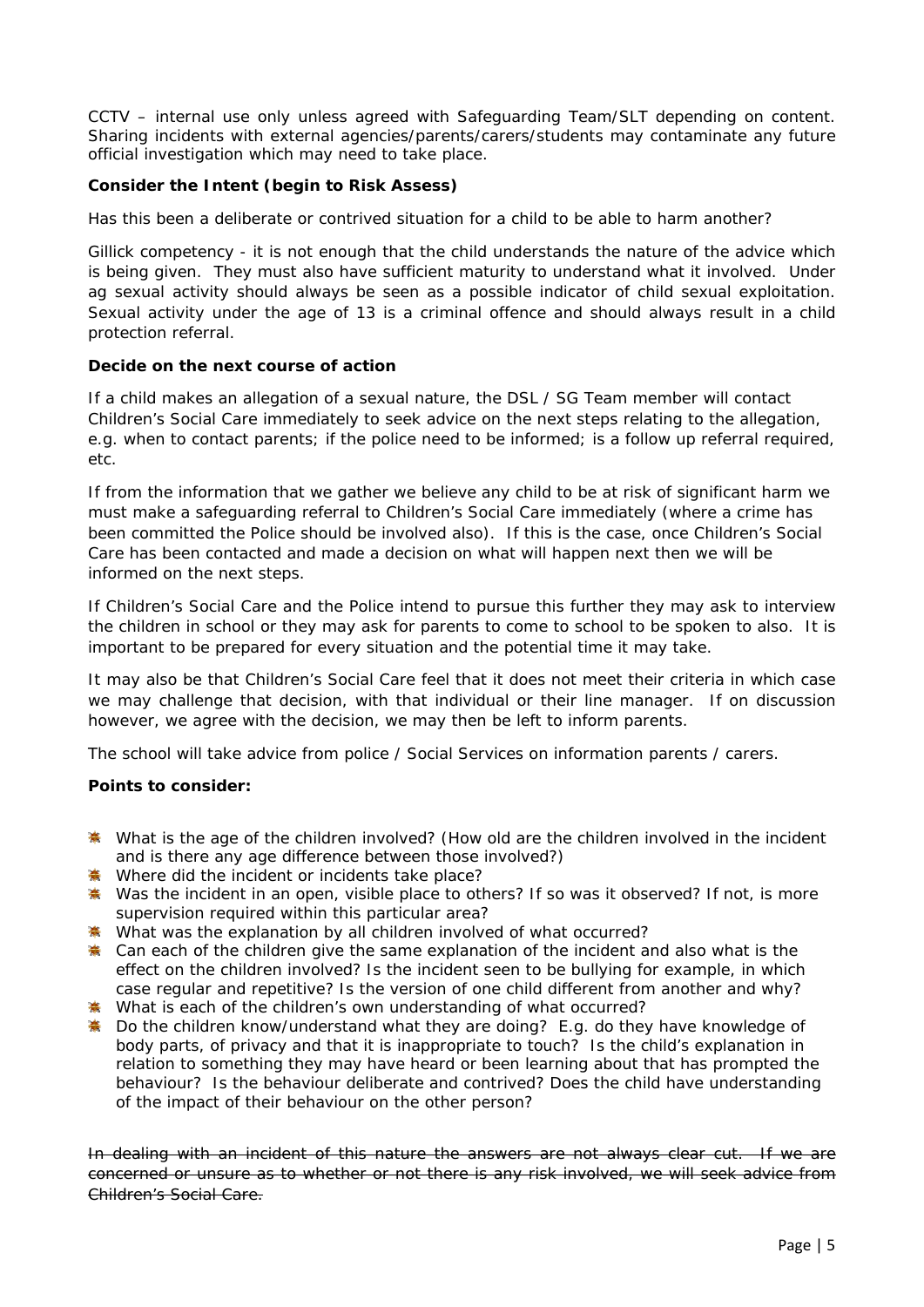## **Safer Schools Police Officer/Police referrals/reporting to Police**

All police referrals or reports should be made through Safeguarding Lead / Safeguarding Team.

Please refer requests from SSPO to DSL / SG Team before sharing information

### **Repetition**

Has the behaviour been repeated to an individual on more than one occasion? In the same way it must be considered has the behaviour persisted to an individual after the issue has already been discussed or dealt with and appropriately resolved?

## **Next Steps**

Once the outcome of the incident(s) has been established it is necessary to ensure future incidents of abuse do not occur again and consider the support and intervention required for those involved.

## **For the child who has been harmed**

What support they require depends on the individual child. It may be that they wish to seek counselling or one to one support via a mentor. It may also be that they feel able to deal with the incident(s) on their own or with support of family and friends. In which case it is necessary that this child continues to be monitored and offered support should they require it in the future. If the incidents are of a bullying nature, the child may need support in improving peer groups/relationships with other children or some restorative justice work with all those involved may be required.

Other interventions that could be considered may target a whole class or year group for example a speaker on cyber bullying, relationship abuse etc. It may be that through the continued curriculum of PHSE and SMSC that certain issues can be discussed and debated more frequently.

If the child feels particularly vulnerable it may be that a risk assessment can be put in place for them whilst in school so that they have someone named that they can talk to, support strategies for managing future issues and identified services to offer additional support.

## **For the child who has displayed harmful behaviour**

In this circumstance it is important to find out why the child has behaved in such a way. It may be that the child is experiencing their own difficulties and may even have been harmed themselves in a similar way. In such cases support such as one to one mentoring or counselling may also be necessary. Particular support from identified services may be necessary through a Team around a child/strengthening families/early help referral and the child may require additional support from family members.

Once the support required to meet the individual needs of the child has been met, it is important that child receives a consequence for their behaviour. This may be in the form of restorative justice e.g. making amends with the child they have targeted if this has been some form of bullying. In the cases of sexually harmful behaviour it may be a requirement for the child to engage in one to one work with a particular service or agency (if a crime has been committed this may be through the Police or Youth Offending Service). If there is any form of criminal investigation ongoing it may be that this child cannot be educated on site until the investigation has concluded. In which case, the children will need to be provided with appropriate support and education whilst off site.

Even following the conclusion of any investigation the behaviour that the child has displayed may continue to pose a risk to others in which case an individual risk assessment may be required. This would be completed via a multiagency response to ensure that the needs of the child and the risks towards others are measured by all of those agencies involved including the child and their parents. This may mean additional supervision of the child or protective strategies if the child feels at risk of engaging in further inappropriate or harmful behaviour.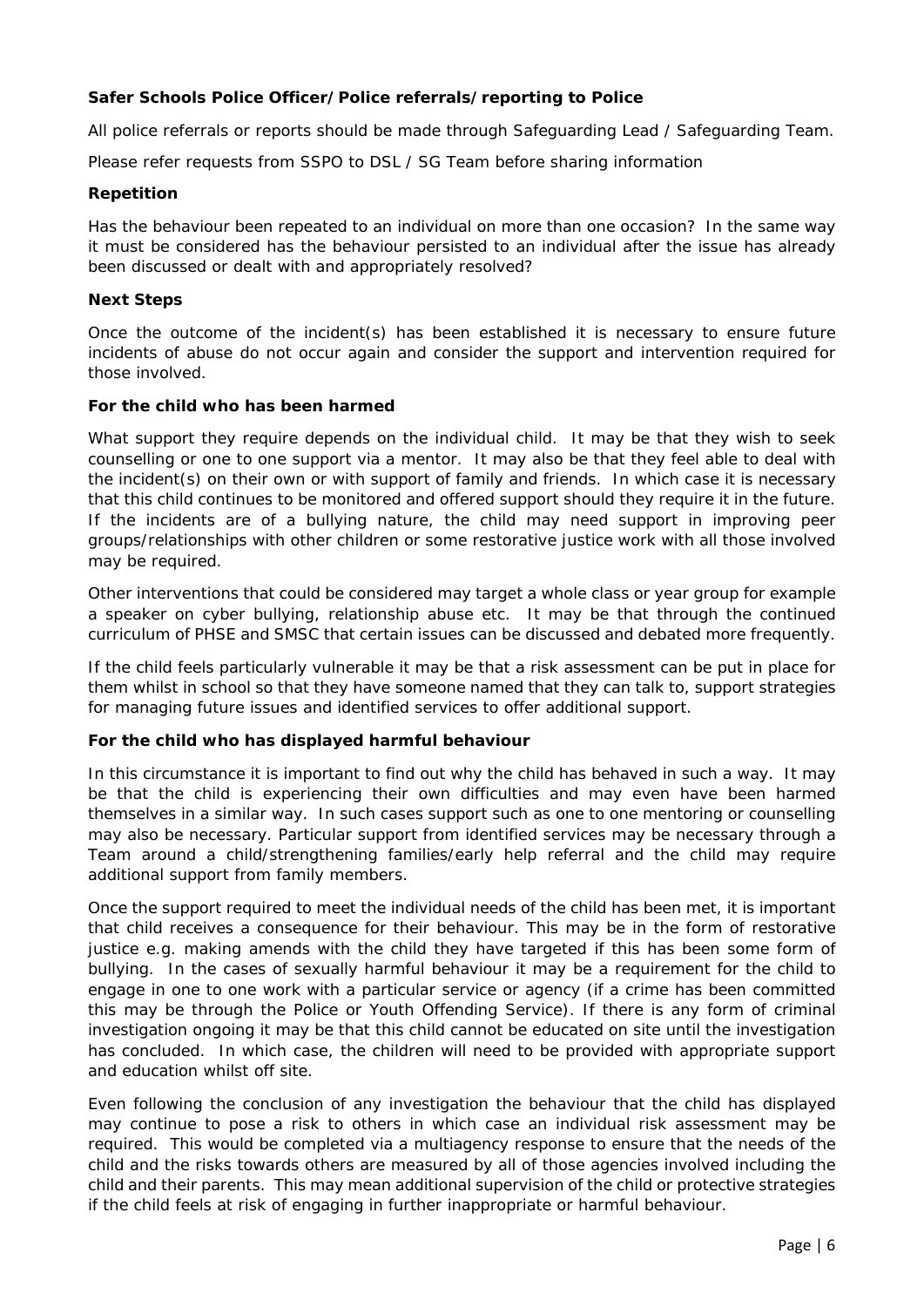At Welling School, we may also choose a punishment as a consequence such as exclusion or internal exclusion/inclusion/seclusion for a period of time to allow the child to reflect on their behaviour.

### **After care**

It is important that following the incident the children involved continue to feel supported and receive help even if they have stated that they are managing the incident. Sometimes the feelings of remorse, regret or unhappiness may occur at a much later stage than the incident. It is important to ensure that the children do not engage in any further harmful behaviour either towards someone else or to themselves as a way of coping (e.g. self-harm). In which case, regular reviews with the children following the incident(s) are imperative.

## **Preventative Strategies**

At Welling School, we have developed appropriate strategies in order to prevent the issue of peer on peer abuse rather than manage the issues in a reactive way.

Firstly, and most importantly for us is recognition that peer on peer abuse can and will occur on any site even with the most stringent of policies and support mechanisms. In which case it is important to continue to recognise and manage such risks and learn how to improve and move forward with strategies in supporting children to talk about any issues and through sharing information with all staff.

This is supported by ensuring that we have an open environment where children feel safe to share information about anything that is upsetting or worrying them. This is strengthened through the Welling Ways; 6 core values and personal qualities which we encourage our students to demonstrate throughout their time at Welling School; a strong and positive PSHE/SMSC curriculum that tackles such issues as prejudiced behaviour and gives children an open forum to talk things through rather than seek one on one opportunities to be harmful to one another.

To enable such an open and honest environment it is necessary to ensure the whole workforce feels confident and enabled to talk about issues and challenge perceptions of children including use of inappropriate language and behaviour towards one another. In order to create such an environment, it is necessary for whole staff training and CPD around abusive behaviours and talking to children in a way that continues to create an open and honest environment without prejudice. It is incredibly important that staff do not dismiss issues as 'banter' or 'growing up' or compare them to their own experiences of childhood. It is necessary that staff consider each issue and each individual in their own right before taking action. If staff minimise the concerns raised, it may result in a child seeking no further help or advice.

It is important that signposting is available to children in the event that they don't feel confident raising an issue to staff or a peer. It is useful to have a resource board with support services on a wide range of issues so children can seek their own solutions should they wish to. In the same way external services or support programmes could be brought in to talk to children about specific issues in support of the prevention of peer on peer abuse.

Finally, it is useful to ensure children are part of changing their circumstances and that of the procedures within schools. As such, at Welling School, we have a strong ethos built around the Welling Ways; a school council and student voice. We also encourage children to support changes and develop 'rules of acceptable behaviour' which will go far in helping to create a positive ethos in our school and one where all children understand the boundaries of behaviour before it becomes abusive.

#### **References**

Whatis.com http://whatis.techtarget.com/definition/cyberbullying